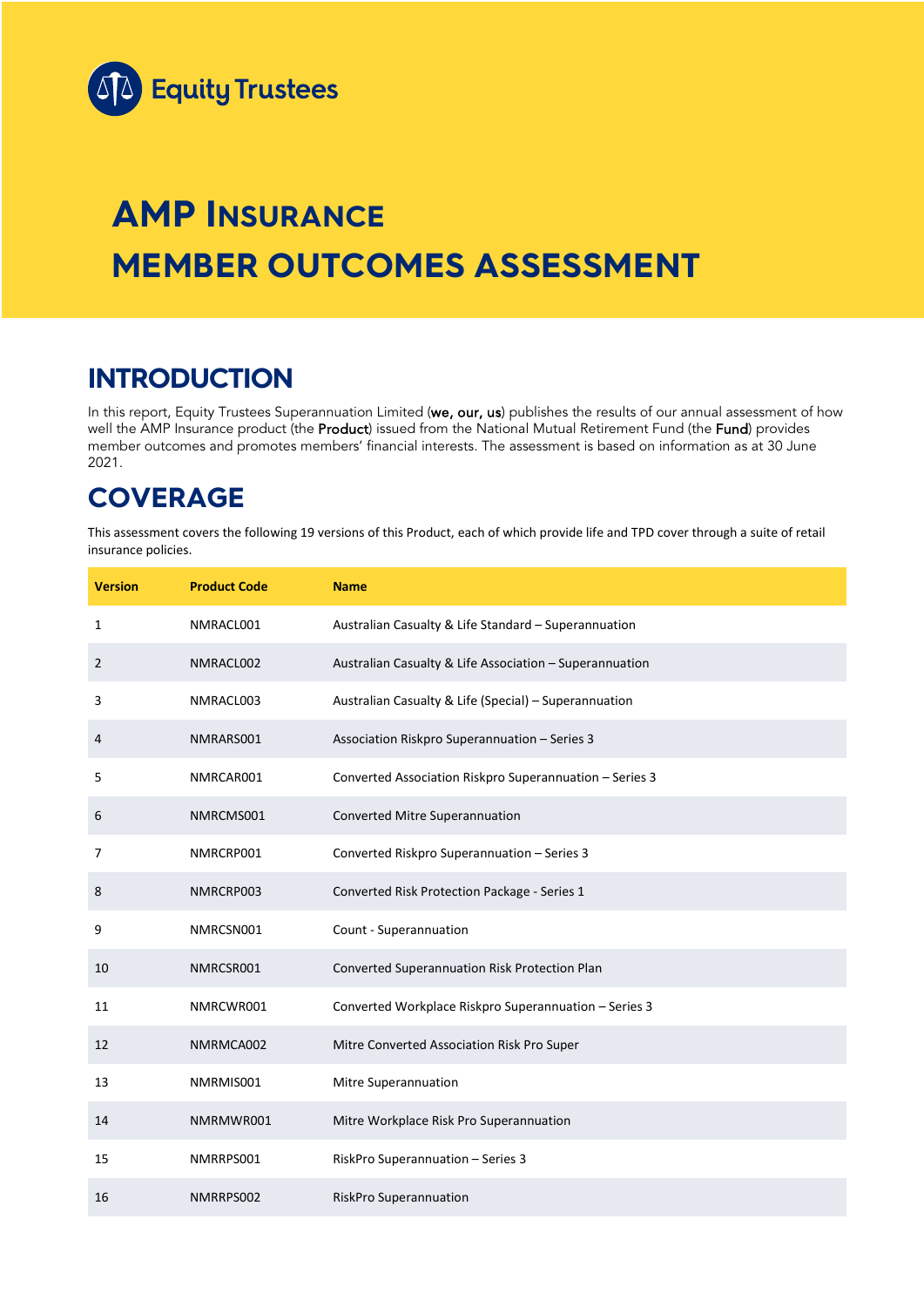

| <b>Version</b> | <b>Product Code</b> | <b>Name</b>                                 |
|----------------|---------------------|---------------------------------------------|
| 17             | NMRRPW001           | Risk Pro Workplace Superannuation           |
| 18             | NMRSRP001           | Superannuation RiskPro Association          |
| 19             | NMRWRS001           | Workplace Riskpro Superannuation - Series 3 |

## **METHODOLOGY AND STRUCTURE**

In conducting this assessment, we compared the Product to other choice superannuation products included in statistical data published by the Australian Prudential Regulation Authority (Comparable Products) using the criteria in Part 6 of the *Superannuation Industry (Supervision) Act 1993* and Prudential Standard SPS 515 *Strategic Planning and Member Outcomes*.

This report includes:

- our overall assessment of whether the Product provides optimal member outcomes and promotes their financial interests;
- a dashboard that depicts our assessment of the Product's market-relative performance for each outcome we aim to provide members;
- a table summarising the key metrics that we relied on when making this assessment; and
- our commentary on this performance that includes action items to improve suboptimal performance.

For each member outcome, the dashboard presents the relevant segment of market performance. The width of each segment is based on the range of market performance for each outcome and is specific to each outcome. The positioning of the black performance indicator bar against the colour coding is our assessment of how well the outcome has been delivered. The assessment of each member outcome is based on several equally-weighted metrics. Accordingly, if one metric is outside our tolerance level it doesn't automatically mean the entire member outcome is outside our tolerance level.

*Example dashboard for illustrative purposes only*



The target is generally the average position of the Comparable Products while the tolerance level is the trigger for us to consider any necessary actions to improve member outcomes.

Please visit our [website](https://www.eqt.com.au/superannuation) to view a short video that provides more information about the operation of the dashboard.

## **OVERALL ASSESSMENT**

Having carefully considered the comparisons of the Product with Comparable Products set out in this report, including the dashboards, metrics, commentary and other relevant information available to us at the time of writing, we have concluded that as a result of the following factors the Product is promoting members' financial interests:

- 1. the options, benefits and facilities offered in the Product are appropriate for members;
- 2. the insurance premium charged for the Product does not inappropriately erode members' account balances;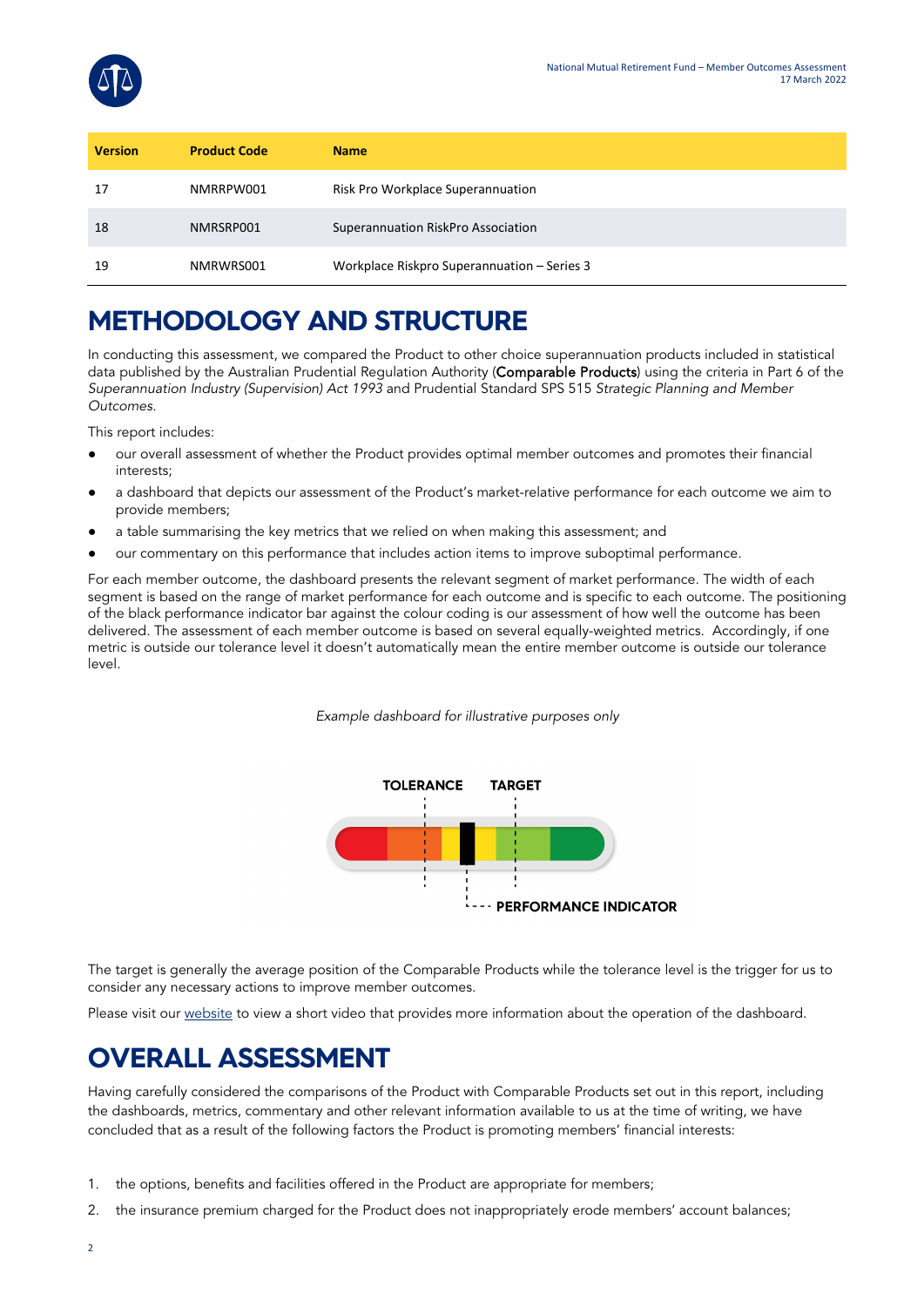

- 3. the insurance strategy for the Product is appropriate; and
- 4. the scale of the Product and the Fund does not disadvantage members.

## **DASHBOARD**

## **STRATEGIC CONTEXT**

Working together with the Fund's Promoter, Resolution Life, the Fund's purpose is to enhance retirement outcomes for members through providing: new and different service options to simplify member effort, product and pricing strategies, and potential new business offerings in service of the membership.

To support this purpose, our goals for the Fund are to enhance members' retirement balances through reduced fees, provide members with confidence through reliable and clear delivery of regulatory compliance, satisfy members through engaging member service that assists them to grow their account balances, grow member balances through competitive investment returns in line with stated objectives and targets, and effective governance and risk management to protect members' interests.

The Product is a choice insurance-only product.

## **INSURANCE CLAIM MANAGEMENT**



#### 5.7 This is the annual number of insurance-related complaints to the Australian Financial Complaints Authority per 10,000 member accounts.

### **Commentary**

The performance indicator measures the acceptance of insurance claims, the timeliness of claim decision-making and the quality of the claims process against Comparable Products.

The performance indicator, which meets our target, is based on an equal weighting of all the metrics in the above table.

The insured benefits in this Product are supported by retail life insurance policies. For this suite of policies, in the year ended 30 June 2021 the Fund's Insurer:

- paid 33 death benefit claims and declined 4 death benefit claims; and
- paid 8 TPD benefit claims and did not decline any TPD claims.

We review all declined insurance claims to make sure the insurer has acted fairly and reasonably, and consistently with the relevant policy terms and conditions. Based on these reviews, we are comfortable that the denied claims have been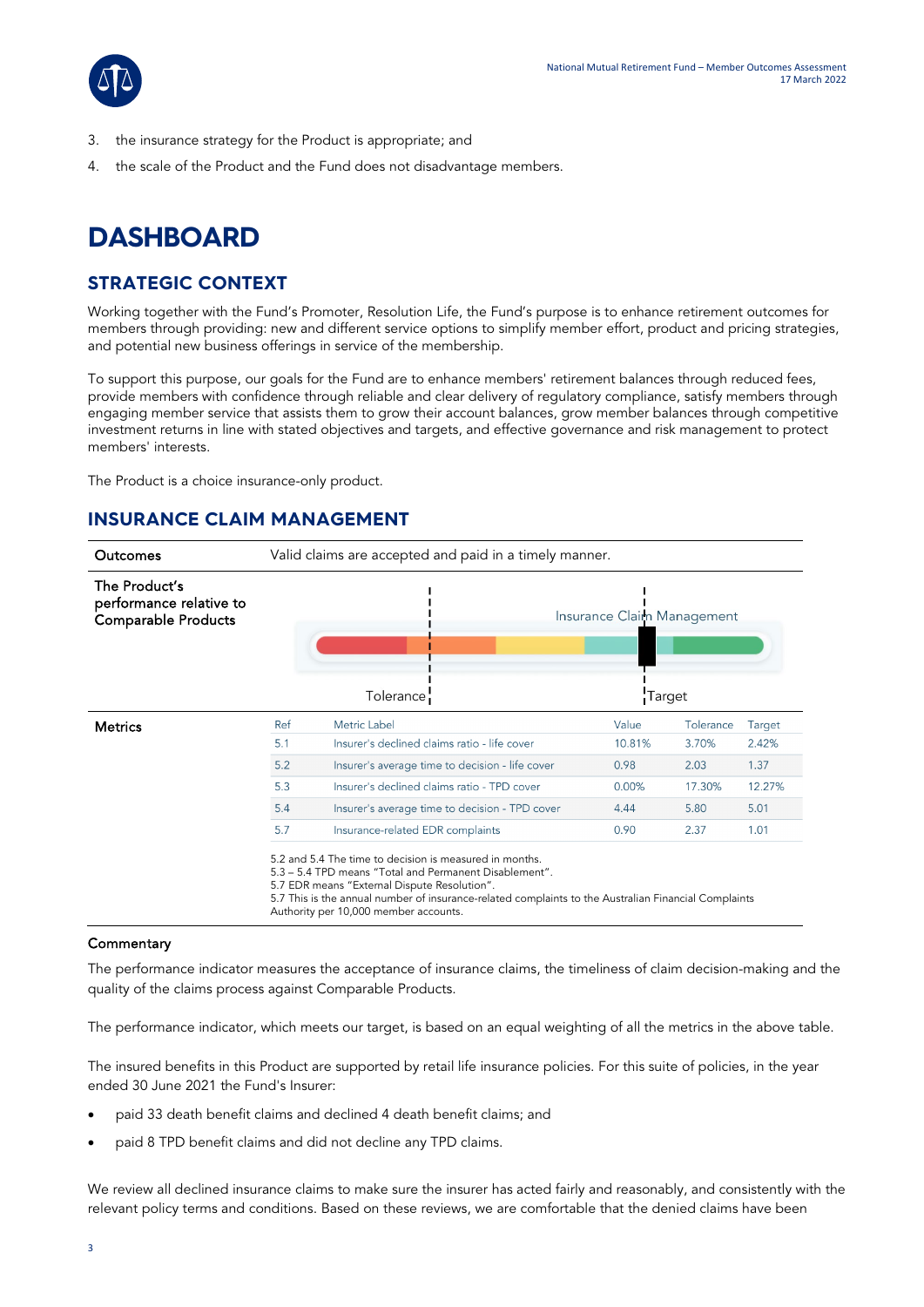

considered appropriately.

The average time to decision meets our target. No remedial action is required as a result of this assessment.

The number of insurance-related complaints that have been made to the Australian Financial Complaints Authority does not meet our target and is within our tolerance level. No remedial action is required as a result of this assessment.

As a result, we are comfortable that valid claims are accepted and paid in a timely manner.

All insurance cover is voluntary. We believe that the appropriate level of insurance cover is a balance between the amount of cover required (based on the maintenance of the member's, and their dependants', standard of living in the event of a claim) and the affordability of that cover for the member.

Members have the opportunity to seek personal financial advice if required, select their own level of insurance cover and cancel their cover if no longer required. Therefore:

- the insurance premiums charged for the Product do not inappropriately erode members' account balances; and
- the insurance strategy for the Product is appropriate.

### **MEMBER SERVICES**

| Outcomes                                                               | Administration services satisfy member expectations. |                                                                                                                                                                                                                                                                                                                                                                        |        |           |        |  |
|------------------------------------------------------------------------|------------------------------------------------------|------------------------------------------------------------------------------------------------------------------------------------------------------------------------------------------------------------------------------------------------------------------------------------------------------------------------------------------------------------------------|--------|-----------|--------|--|
| The Product's<br>performance relative to<br><b>Comparable Products</b> |                                                      | <b>Administration Services</b><br>Tolerance                                                                                                                                                                                                                                                                                                                            | Target |           |        |  |
| <b>Metrics</b>                                                         | Ref                                                  | Metric Label                                                                                                                                                                                                                                                                                                                                                           | Value  | Tolerance | Target |  |
|                                                                        | 7.1                                                  | Administration-related EDR complaints                                                                                                                                                                                                                                                                                                                                  | 2.93   | 4.82      | 2.07   |  |
|                                                                        | 7.2                                                  | Service Level Achievement                                                                                                                                                                                                                                                                                                                                              | 70.03% | 90.00%    | 95.00% |  |
|                                                                        |                                                      | 7.1 EDR means "External Dispute Resolution".<br>7.1 This is the annual number of administration-related complaints to the Australian Financial Complaints<br>Authority per 10,000 member accounts.<br>7.2 Service level achievement measures the portion of new member, contribution and benefit payment<br>transactions that were processed within our service level. |        |           |        |  |

### **Commentary**

The performance indicator measures the delivery of administration services against our service levels.

The performance indicator, which does not meet our target and is within our tolerance level, is based on an equal weighting of the above metrics.

Service level achievement (70%) is outside our tolerance level. The major contributor to this is the Fund's separation from the AMP Group, which has delayed the processing of benefit payments. Although our 5-day service level has not been achieved, benefit payments are generally made within the longer (30-day) timeframe allowed for choice products under the superannuation law. We continue to work with Resolution Life to improve service levels in the interests of members.

The number of complaints about administration services that have been made to the Australian Financial Complaints Authority does not meet our target and is within our tolerance level. No remedial action is required as a result of this assessment.

As a result, we are comfortable that administration services satisfy member expectations because the number of administration related complaints requiring external remediation is within our tolerance level, and transactions are being processed in accordance with our service level or the superannuation law. Therefore, we consider the options, benefits and facilities offered in the Product are appropriate for members.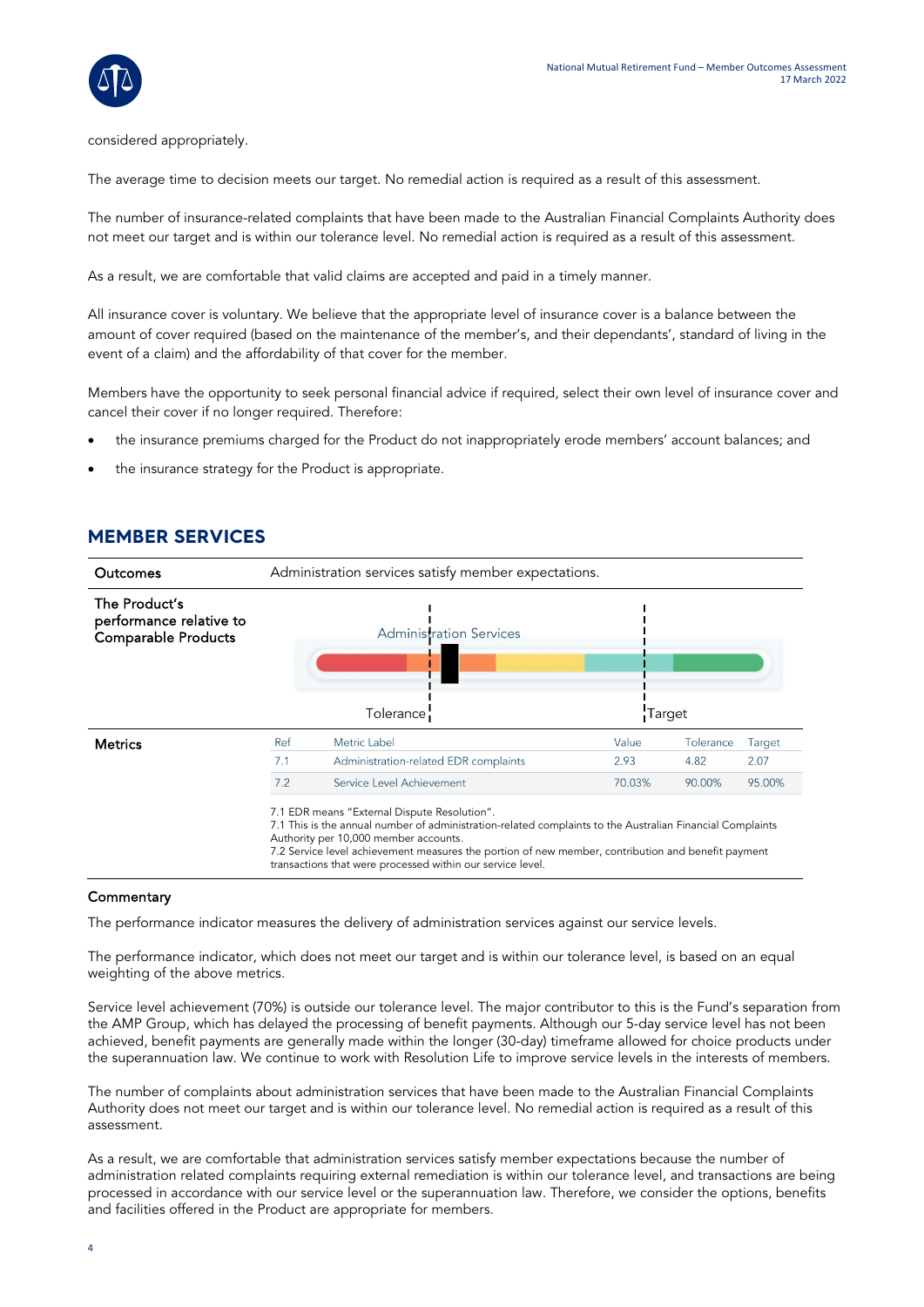

## **SUSTAINABILITY**

| Outcomes                                                                                   | The Product and Fund are sustainable and likely to deliver optimal outcomes in the<br>future. |                                          |          |           |          |
|--------------------------------------------------------------------------------------------|-----------------------------------------------------------------------------------------------|------------------------------------------|----------|-----------|----------|
| The sustainability of the<br><b>Product and Fund</b><br>relative to Comparable<br>Products |                                                                                               | Sustainability<br>Tolerance <sup>1</sup> | Target   |           |          |
| <b>Metrics</b>                                                                             | Ref                                                                                           | Metric Label                             | Value    | Tolerance | Target   |
|                                                                                            | 8.2                                                                                           | Movement in member accounts p.a.         | $-9.72%$ | $-36.39%$ | $-8.01%$ |
|                                                                                            | 8.3                                                                                           | Average member age                       | 56.6     | 58.00     | 48.70    |

### **Commentary**

The performance indicator measures the Fund's sustainability and likelihood of delivering optimal outcomes in the foreseeable future against other funds.

The performance indicator, which does not meet our target and is within our tolerance level, is based on an equal weighting of the above metrics. No remedial action is required as a result of this assessment.

As the Fund is closed to new members, movements in member accounts and the average member age are expectedly below our targets. We expect these indicators will move further away from our targets as members move closer to retirement.

With total member benefits of \$6.4b and almost 222,000 members, the Fund retains sufficient scale to support member outcomes into the future. Nevertheless, we continue to monitor the impact that the expected reduction in Fund size may have on member outcomes.

Therefore, we are comfortable that the scale of the Product and the Fund does not disadvantage members.

## **LIQUIDITY**

| <b>Outcomes</b>                                                 | Benefit and rollover requests can be met in a timely manner from insurance policies. |                                   |        |            |        |
|-----------------------------------------------------------------|--------------------------------------------------------------------------------------|-----------------------------------|--------|------------|--------|
| The Product's<br>performance relative to<br>Comparable Products |                                                                                      | Liquidity                         |        |            |        |
|                                                                 |                                                                                      | Tolerance <sup>1</sup>            | Target |            |        |
| <b>Metrics</b>                                                  | Ref                                                                                  | Metric Label                      | Value  | Tolerance  | Target |
|                                                                 | 9.1                                                                                  | Insurer financial strength rating | $A -$  | <b>BBB</b> | AA     |

#### **Commentary**

The performance indicator measures the Fund's ability to meet benefit and rollover requests in a timely manner.

The performance indicator does not meet our target and is within our tolerance level. No remedial action is required as a